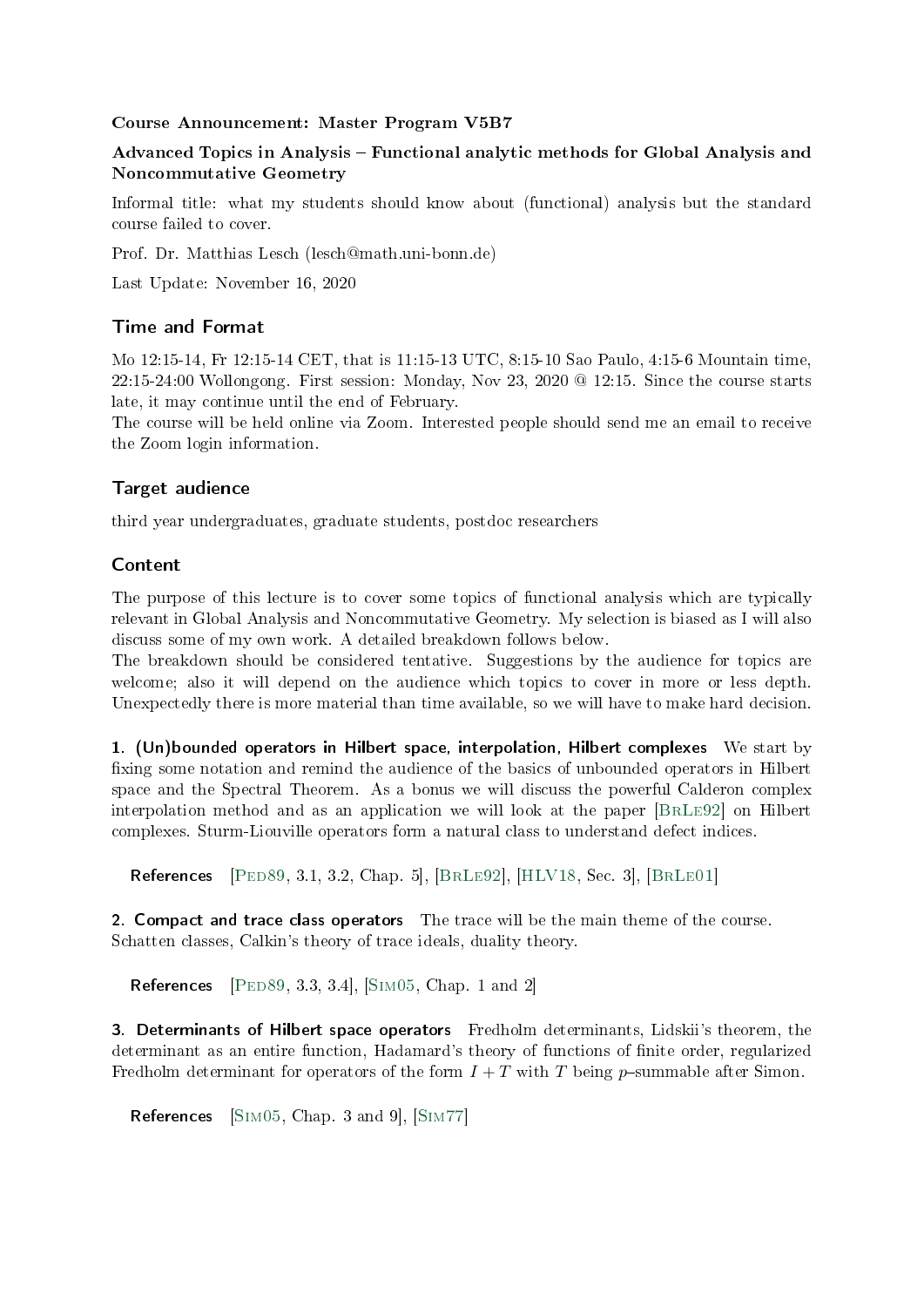4. Asymptotic Analysis Mellin transform, asymptotic expansions, Hadamard's partie finie, regularized integrals, Laplace transform.

I will advertise that Hadamard's partie finie, though very elementary, is extremely usefull when dealing with asymptotic expansions resp. spectral generating functions.

References [\[Les97,](#page-2-3) Sec. 2.1],[\[Les98,](#page-2-4) [LeTo98,](#page-2-5) [LeVe11,](#page-2-6) [HLV17\]](#page-1-3)

5. Spectral generating functions Heat operator, heat trace, spectral  $\zeta$ -functions and their relations. We will see that the heat expansion and the meromorphicity of the  $\zeta$ -function are just two sides of the same medal and that the heat coefficients and the Laurent expansion of  $\zeta$  at the poles can be computed from each other.

References [\[BrLe96,](#page-1-4) [BrLe99\]](#page-1-5)

6. The zeta-regularized determinant We will study the zeta-regularized determiant and its relation to Simon's regularized Fredholm determinant. Sturm-Liouville operators give rise to several interesting case studies. In part this is ongoing joint work with Luiz Hartmann.

References [\[Les98,](#page-2-4) [LeTo98,](#page-2-5) [LeVe11,](#page-2-6) [HLV17\]](#page-1-3)

7. The spectral flow (if time permits) This is independent of the previous topics and could as well be covered immediately after the introductory section.

I will basically follow [LES05] to present the the definition and uniqueness for the spectral flow on spaces of unbounded Fredholm operators. Then I will hint at the recent developments [\[BCLR\]](#page-1-6).

References [LES05, [BBLZ09,](#page-1-7) [BCLR\]](#page-1-6)

- [BBLP05] B. Booss-Bavnbek, M. Lesch, and J. Phillips, Unbounded Fredholm operators and spectral flow, Canad. J. Math.  $57$  (2005), no. 2, 225-250.
- <span id="page-1-7"></span>[BBLZ09] B. BOOSS BAVNBEK, M. LESCH, and C. ZHU, The Calderón projection: new definition and applications, J. Geom. Phys.  $59$  (2009), no. 7, 784-826.
- <span id="page-1-6"></span>[BCLR] C. BOURNE, A. L. CAREY, M. LESCH, and A. RENNIE, The KO-valued spectral flow for skew-adjoint Fredholm operators, arxiv:1907.04981v2 [math.KT].
- <span id="page-1-0"></span>[BRLE92] J. BRÜNING and M. LESCH, *Hilbert complexes*, J. Funct. Anal. 108 (1992), no. 1, 88-132.
- <span id="page-1-4"></span>[BrLe96] J. Brüning and M. Lesch, On the spectral geometry of algebraic curves, J. Reine Angew. Math.  $474$  (1996), 25-66.
- <span id="page-1-5"></span>[BRLE99]  $\ldots$ , On the *n*-invariant of certain nonlocal boundary value problems, Duke Math. J. 96 (1999), no. 2, 425-468.
- <span id="page-1-2"></span>[BRLE01]  $\ldots$ , On boundary value problems for Dirac type operators. I. Regularity and self $adjointness, J. Funct. Anal. 185 (2001), no. 1, 1–62.$
- <span id="page-1-3"></span>[HLV17] L. HARTMANN, M. LESCH, and B. VERTMAN, Zeta-determinants of Sturm-Liouville operators with quadratic potentials at infinity, J. Differential Equations  $262$  (2017), no. 5, 3431-3465.
- <span id="page-1-1"></span>[HLV18]  $\Box$ , On the domain of Dirac and Laplace type operators on stratified spaces, J. Spectr. Theory  $8$  (2018), no. 4, 1295–1348.